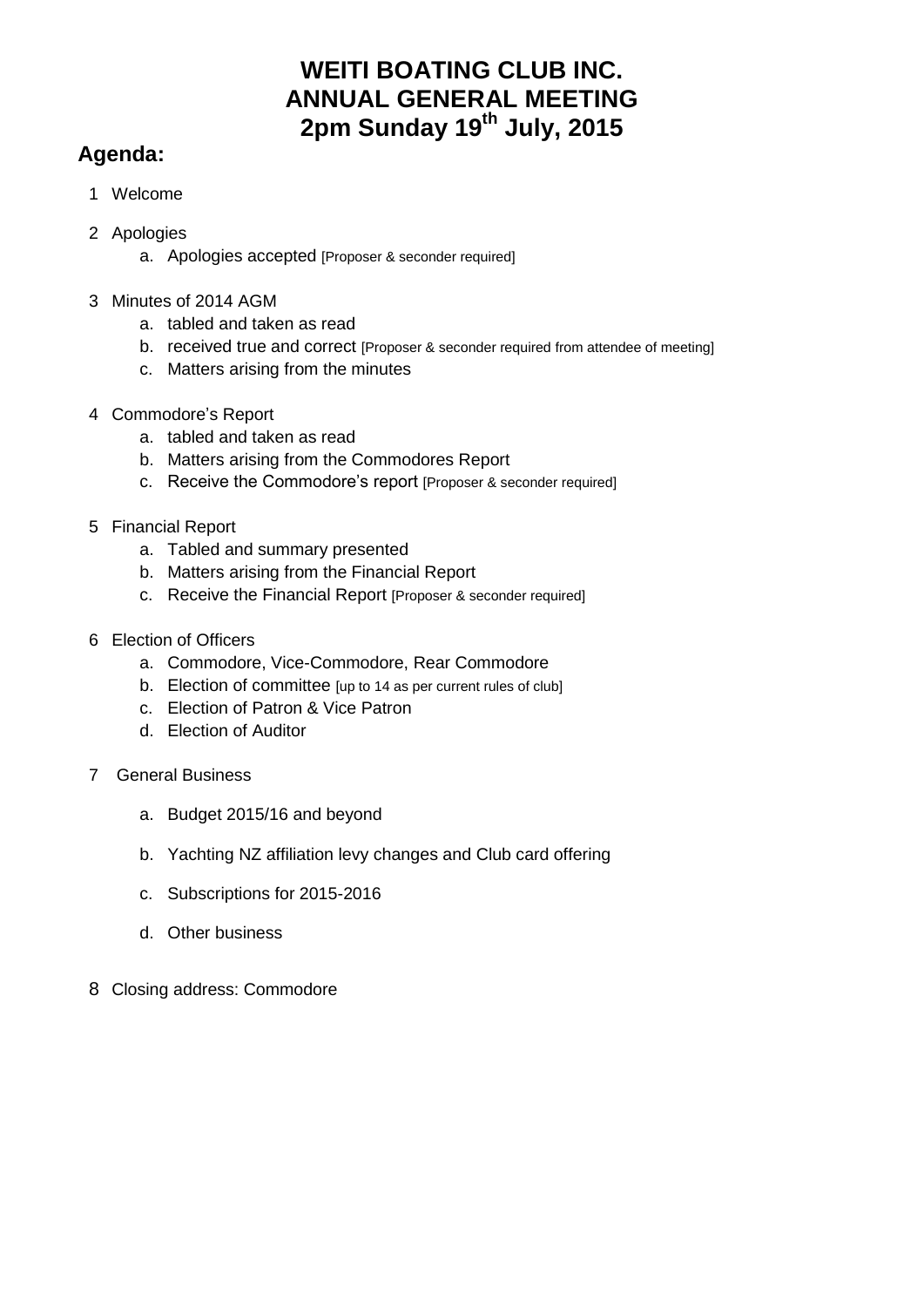### **Break down of Weiti Boating Club Subscription 2014-2015**

| Category  | Type         | Per<br>Annum | <b>AYBA</b> | <b>YNZ</b> | Sub Total<br>with levies | <b>GST</b><br>(excl<br>AYBA) | Sub only<br>incl GST | $YNZ +$<br>AYBA | Cost to<br>members |
|-----------|--------------|--------------|-------------|------------|--------------------------|------------------------------|----------------------|-----------------|--------------------|
| Family    | Subscription | 233.70       | 3.93        | 40.36      | 277.98                   | 41.11                        | 268.75               | \$50.34         | \$319.09           |
| Senior    | Subscription | 186.96       | 3.93        | 40.36      | 231.24                   | 34.10                        | 215.00               | \$50.34         | \$265.34           |
| Associate | Subscription | 51.42        | 1.08        | 11.10      | 63.60                    | 9.38                         | 59.13                | \$13.85         | \$72.98            |
| Family    | Entrance     | 204.48       | 0           | 0          | 204.48                   | 30.67                        | 235.16               | \$0.00          | \$235.16           |
| Senior    | Entrance     | 163.59       | $\Omega$    | 0          | 163.59                   | 24.54                        | 188.13               | \$0.00          | \$188.13           |
| Associate | Entrance     | 56.09        | 0           | 0          | 56.09                    | 8.41                         | 64.50                | \$0.00          | \$64.50            |

| Sub only<br>incl GST | $YNZ +$<br><b>AYBA</b> | Cost to<br>members |
|----------------------|------------------------|--------------------|
| 268.75               | \$50.34                | \$319.09           |
| 215.00               | \$50.34                | \$265.34           |
| 59.13                | \$13.85                | \$72.98            |
| 235.16               | \$0.00                 | \$235.16           |
| 188.13               | \$0.00                 | \$188.13           |
| 64.50                | \$0.00                 | \$64.50            |

Family margin 1.25

#### **Proposed break down of Weiti Boating Club Subscription 2015-2016**

| Category  | Type         | Per<br>Annum | <b>AYBA</b> | <b>YNZ</b> | Sub Total<br>with levies | GST<br>(excl<br>AYBA) | Sub only<br>incl GST | $YNZ +$<br>AYBA | Cost to<br>members | Change    |
|-----------|--------------|--------------|-------------|------------|--------------------------|-----------------------|----------------------|-----------------|--------------------|-----------|
| Family    | Subscription | 233.70       | 3.93        | 44.00      | 281.63                   | 41.65                 | 268.75               | \$54.53         | \$323.28           | \$4.19    |
| Senior    | Subscription | 186.96       | 3.93        | 22.00      | 212.89                   | 31.34                 | 215.00               | \$29.23         | \$244.23           | $-$21.11$ |
| Associate | Subscription | 51.42        | 1.08        | 22.00      | 74.50                    | 11.01                 | 59.13                | \$26.38         | \$85.51            | \$12.53   |
| Family    | Entrance     | 204.48       |             | 0          | 204.48                   | 30.67                 | 235.16               | \$0.00          | \$235.16           | \$0.00    |
| Senior    | Entrance     | 163.59       | 0           | 0          | 163.59                   | 24.54                 | 188.13               | \$0.00          | \$188.13           | \$0.00    |
| Associate | Entrance     | 56.09        | 0           | 0          | 56.09                    | 8.41                  | 64.50                | \$0.00          | \$64.50            | \$0.00    |

| Sub only<br>incl GST | $YNZ +$<br>AYBA | Cost to<br>members | Change    |
|----------------------|-----------------|--------------------|-----------|
| 268.75               | \$54.53         | \$323.28           | \$4.19    |
| 215.00               | \$29.23         | \$244.23           | $-$21.11$ |
| 59.13                | \$26.38         | \$85.51            | \$12.53   |
| 235.16               | \$0.00          | \$235.16           | \$0.00    |
| 188.13               | \$0.00          | \$188.13           | \$0.00    |
| 64.50                | \$0.00          | \$64.50            | \$0.00    |

Family margin 1.25<br>YNZ fee 22.00

22.00 per person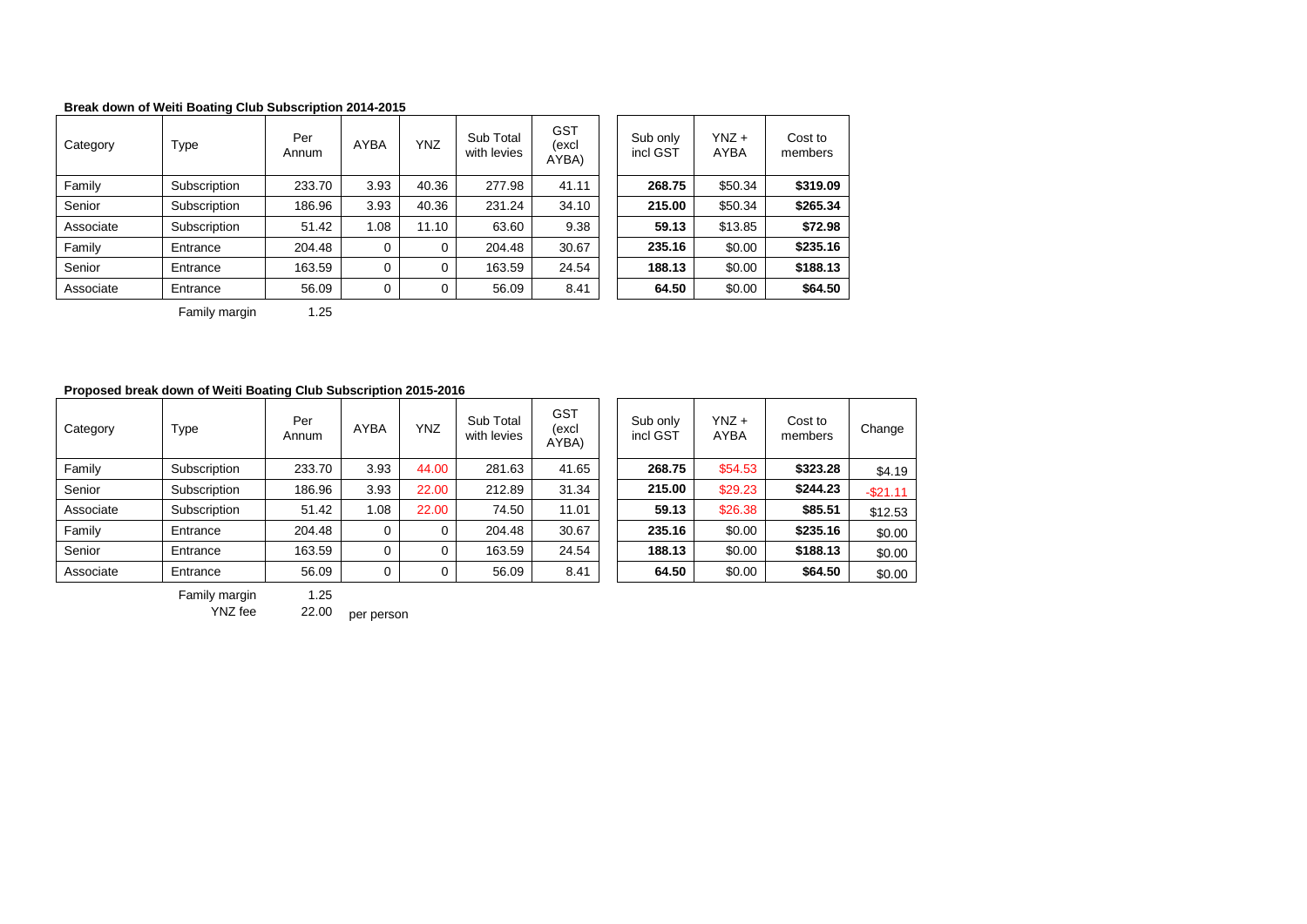## Commodores report: AGM 2015

The last year has been busy as usual with a great effort from the committee and the many coopted members who help out on sub-committees, working bees, social functions and sailing events. The club would struggle to operate without these people and I thank you all for making yourselves available.

Thanks also go to Katie our club manager and Gary our haulage and maintenance person for their team effort in helping members with enquiries and haul outs or just listening to your concerns.

There has been a steady increase in membership with the number of members now over 300. Good progress has also been made with increasing the utilisation of our moorings with the majority of moorings now allocated. The efforts of both Katie and the Communications group have contributed to this result. Evelyn will give an update on the Communications group's activities later in the meeting.

The club is in a strong financial position and continues to build on the good work done by previous committees. A budget is prepared annually and managed by the Finance committee which ensures we have the available funds for both short and long term expenditure requirements. Funds were applied this year to several projects (pile replacements, wharf rebuild, ramp repair, deck roof etc.) as part of the ongoing maintenance of club facilities. Future work includes repairs to both pontoons as well repairs to the hardstand. Mike will cover these topics in his report from the works committee.

The sailing programme for 2014/15 was well supported and there is ongoing cooperation with our GHYC neighbours. Combined events continue to attract good fleets with the current winter series drawing 22 entrants (15 from WBC). Next seasons programme has been finalised, again with several combined events, and hopefully will attract bigger fleets as more members get involved. With over 100 members with yachts there is still room for more of you on the start line!

The process of renewing the lease with the council has been completed with the lease renewed for another 10 years. During the course of this process it was revealed that the club did not have the required resource consents for work carried out on the hardstand which has required us to impose noise restrictions. We have applied to the council for an exemption for this based on historic use. The council response was for us to provide proof of occupancy and activity which we have provided. We await their further response.

It is good to see a number of existing committee members nominated for the next term as this provides a level of continuity. It is also good to see some new faces being nominated as this provides new ideas. As most committee work is done at the sub-committee level this is where we need people who can make things happen. There are sub-committees for Communications, Finance, Sailing, Social and Works, and all these need additional helpers. There are also roles for those who just want to help out but not be on a committee.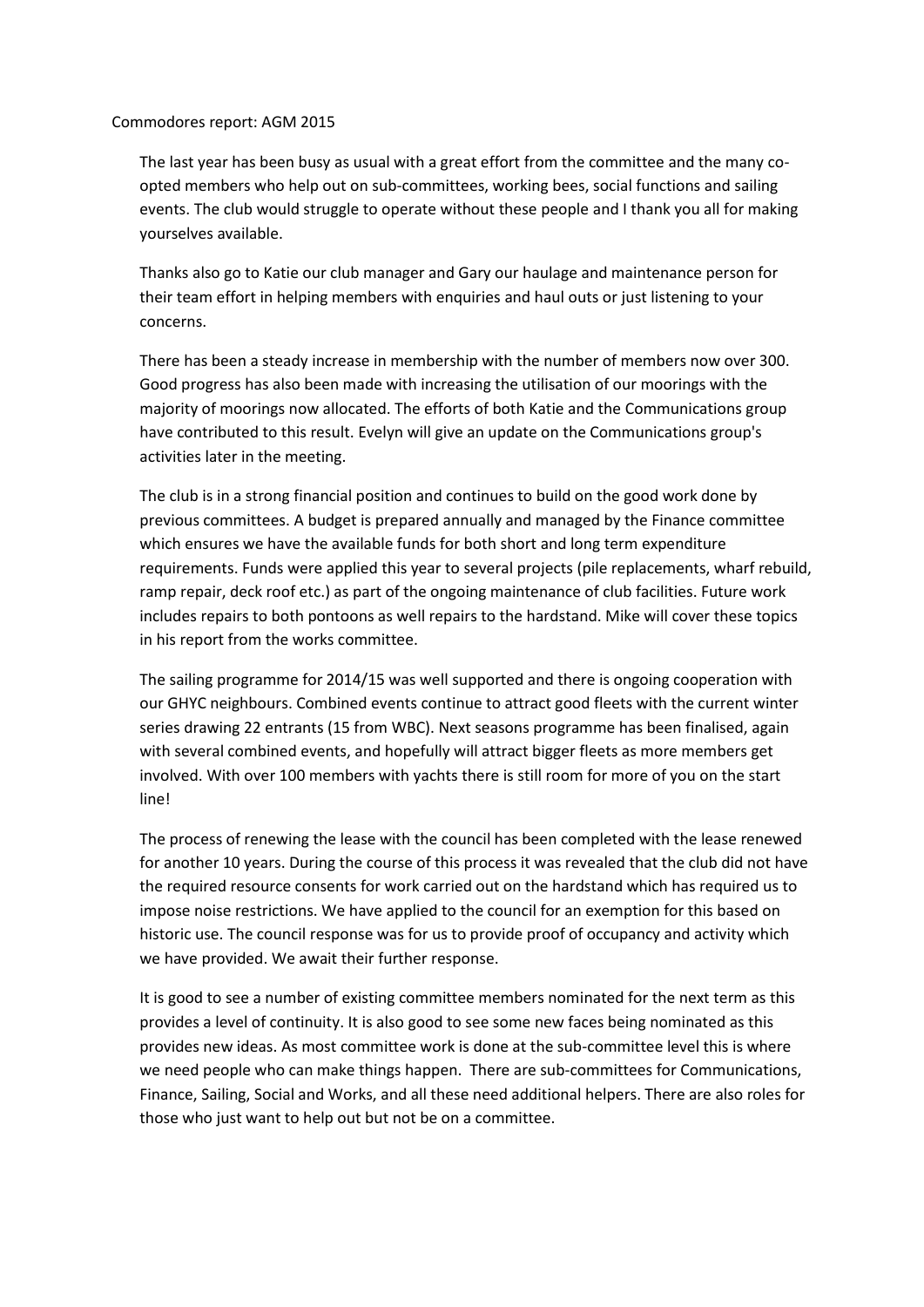I have enjoyed my time on the committee and as Commodore. A lot has been done but there are still challenges ahead. I am confident that the incoming committee and flag officers will continue this good work.

Regards,

Gythand

Colin Thrush, Commodore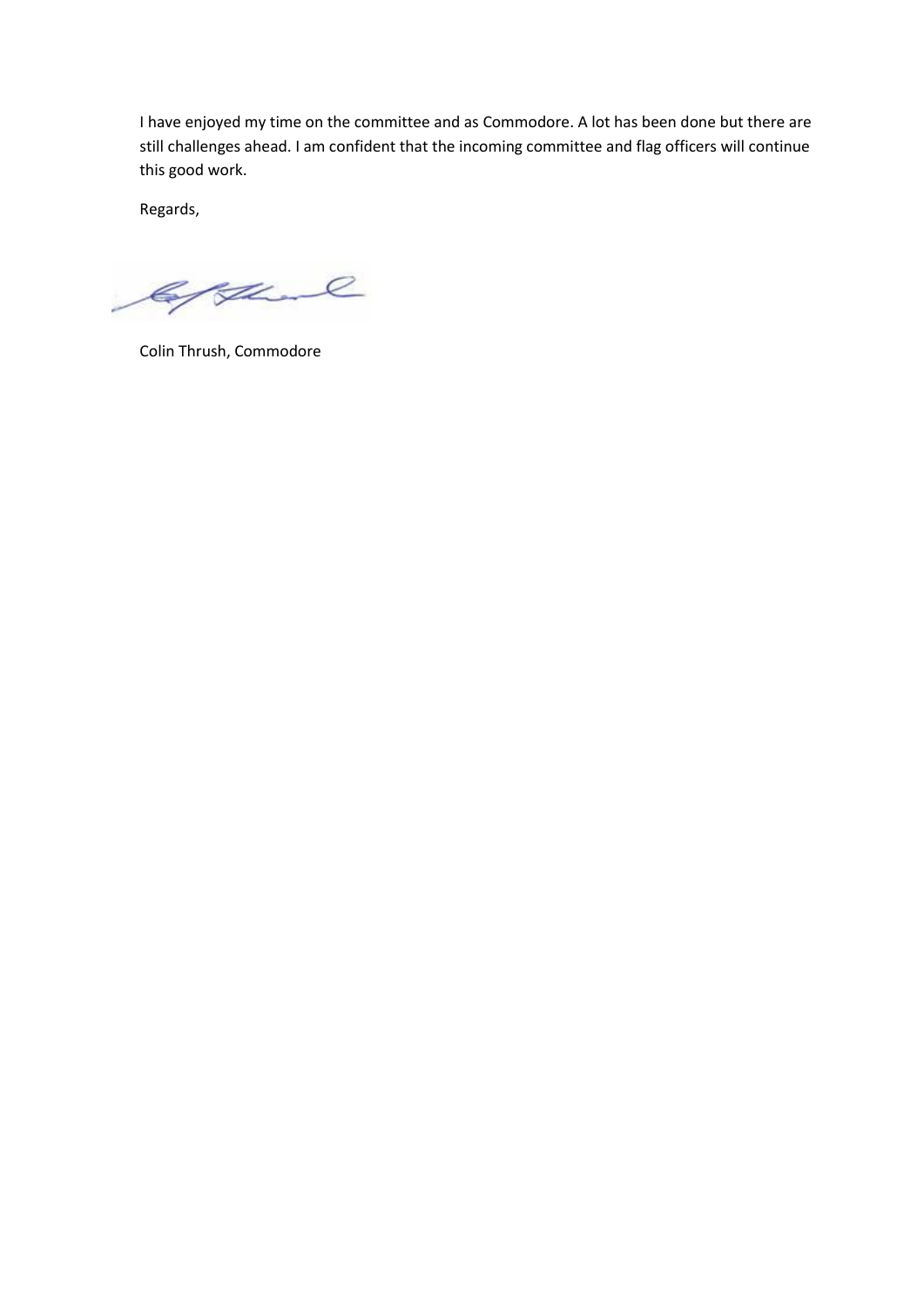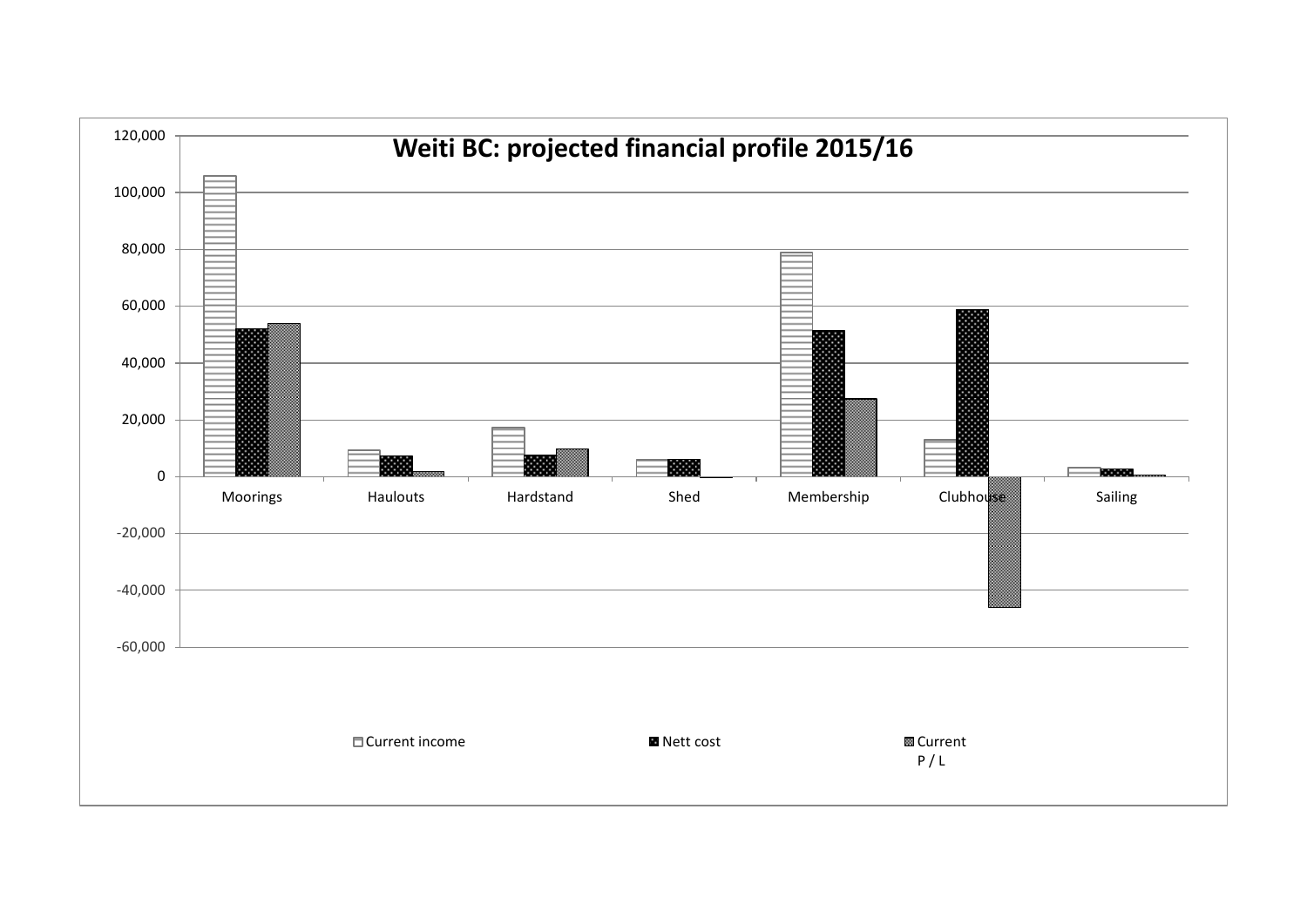# **Weiti Boating Club: major expenditure projections**

|                             | <b>FORECAST</b>      | <b>FORECAST</b> | <b>FORECAST</b> | <b>FORECAST</b> | <b>ACTUAL</b> | <b>ACTUAL</b>   | <b>ACTUAL</b> |
|-----------------------------|----------------------|-----------------|-----------------|-----------------|---------------|-----------------|---------------|
|                             | 1819                 | 1718            | 1617            | 1516            | 1415          | 1314            | 1213          |
| <b>Available Funds</b>      |                      |                 |                 |                 |               |                 |               |
| <b>Operating Surplus</b>    | 90,890               | 90,890          | 90,890          | 90,890          | 75,873        | 94,107          | 87,045        |
| Unallocated previous year   | 96,669               | 64,779          | 62,889          | 66.999          | 48,419        | 22,444          | 2,048         |
|                             | 187,559              | 155,669         | 153,779         | 157,889         | 124,292       | 116,551         | 89,093        |
| <b>Major Expenditure</b>    |                      |                 |                 |                 |               |                 |               |
| <b>Mooring Rings</b>        | 7,360                | 7,360           | 7,360           | 18,400          | 6,900         | 9,200           | 4600          |
| <b>Mooring Piles</b>        | 49,482               |                 |                 | 24,741          | 24,013        | 49,482          | 17600         |
| <b>Wharf Piles</b>          |                      |                 |                 |                 |               |                 | 33865         |
| Redo Main Ramp              |                      |                 |                 | 36,000          |               |                 |               |
| Pontoon repairs             |                      |                 | 30,000          |                 |               |                 |               |
| <b>Hardstand Filtration</b> |                      | 200,000         |                 |                 |               |                 |               |
| Contingency                 | 5,000                | 5,000           | 5,000           | 5,000           | 3,293         | 2,132           | 649           |
|                             | 61,842               | 212,360         | 42,360          | 84,141          | 34,206        | 60,814          | 56,714        |
| <b>Funds Set Aside</b>      |                      |                 |                 |                 |               |                 |               |
| <b>Hardstand Filtration</b> | 30,000               | (170,000)       | 30,000          | 30,000          | 30,000        | 30,000          | 30,000        |
| Mooring Piles & rings       | (32, 842)            | 16,640          | 16,640          | (19, 141)       | (6,913)       | (22, 682)       | (20, 065)     |
| <b>Total Set Aside</b>      | (2, 842)             | (153, 360)      | 46,640          | 10,859          | 23,087        | 7,318           | 9,935         |
| <b>Total Allocated</b>      | 59,000               | 59,000          | 89,000          | 95,000          | 57,293        | 68,132          | 66,649        |
|                             |                      |                 |                 |                 |               |                 |               |
| <b>Cash Surplus/Deficit</b> | 128,559              | 96,669          | 64,779          | 62,889          | 66,999        | 48,419          | 22,444        |
| Hardstand balance           | 50,000               | 20,000          | 190,000         | 160,000         | 130,000       | 100,000         | 70,000        |
| Pile fund balance           | 6,271                | 39,113          | 22,473          | 5,833           | 24,974        | 31,887          | 51,681        |
|                             |                      |                 |                 |                 |               |                 |               |
| <b>Replacements</b>         |                      |                 |                 |                 |               |                 |               |
| 460<br>Mooring rings        | 16<br>16             | 16              | 16              | 40              | 15            | 20              | 10            |
| Mooring piles<br>2474       | 6<br>$\overline{20}$ | $\overline{0}$  | 0               | 10              | 10            | $\overline{20}$ | 8             |
|                             |                      |                 |                 |                 |               |                 |               |

## **Notes for 2015/16 year**

1. HS filtration annual allowance remains at \$30,000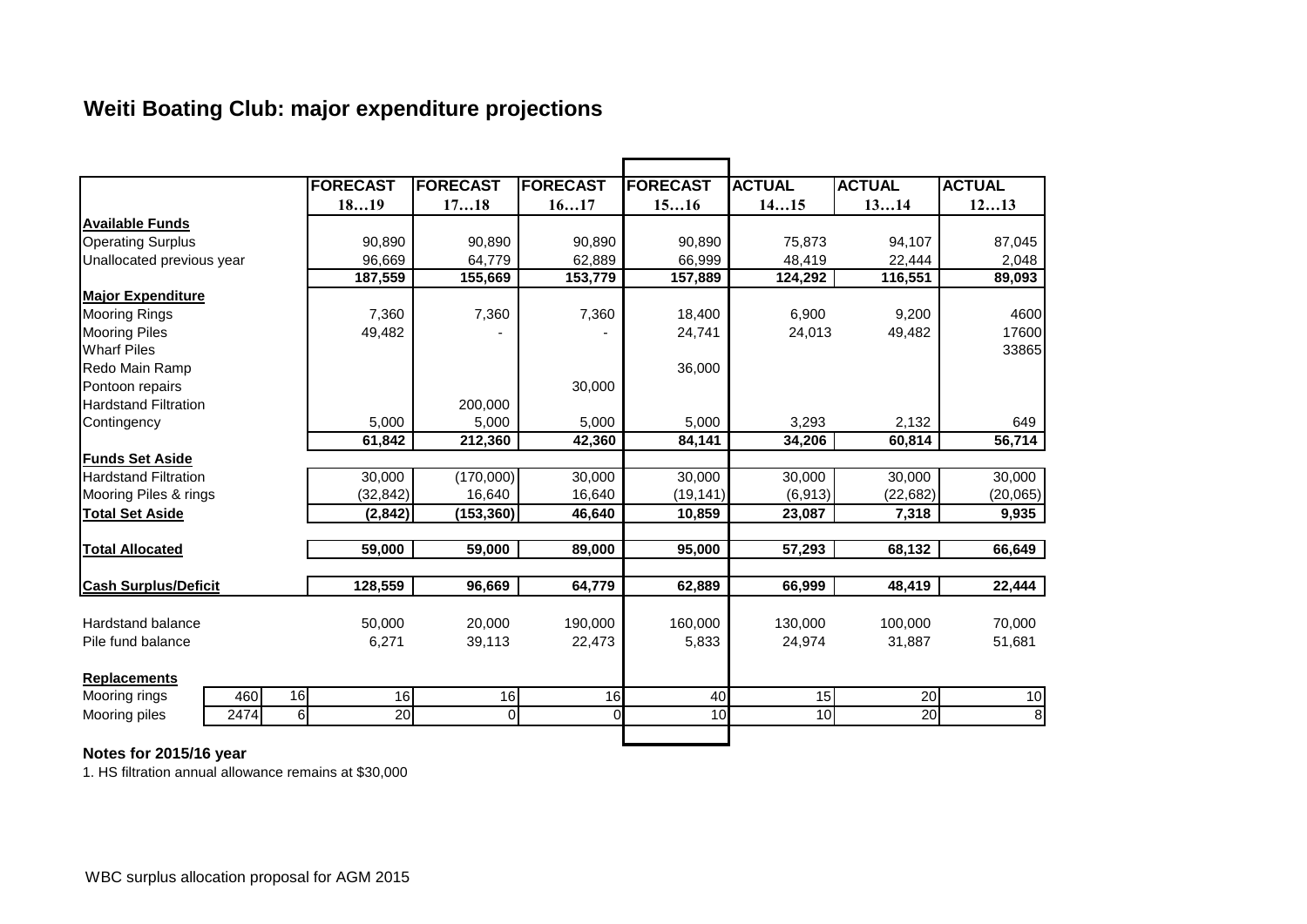| <b>WEITI BOATING CLUB ANNUAL BUDGET</b>        |               | 2015 - 2016   |               |
|------------------------------------------------|---------------|---------------|---------------|
|                                                | <b>BUDGET</b> | <b>Actual</b> | <b>ACTUAL</b> |
|                                                | 1516          | 1415          | 1314          |
| <b>Income</b>                                  |               |               |               |
| Membership Fees                                | 57,170        | 54,687        | 49,255        |
| Levies NZYF & AYBA                             | 8,024         | 10,991        | 10,469        |
| Haul Out & Storage                             | 33,990        | 33,725        | 38,486        |
| <b>Shed Charges</b>                            | 6,477         | 5,951         | 6,646         |
| Moorings                                       | 98,463        | 94,890        | 89,505        |
| <b>Mooring Levy</b>                            | 8,826         | 8,826         | 4,869         |
| Work Berth                                     | 2,152         | 2,313         | 2,272         |
| Ramp Fees - non members                        | 974           | 952           | 1,205         |
| <b>Total Subscriptions &amp; Rental Income</b> | 216,077       | 212,335       | 202,707       |
| <b>Sailing Events</b>                          |               |               |               |
| <b>Winter Series</b>                           | 1,800         | 1,373         | 1,109         |
| <b>Short Handed Series</b>                     | 483           | 526           | 560           |
| <b>Cruising Series</b>                         | 704           | 1,633         | 717           |
| <b>Great Barrier Race</b>                      | 130           | 65            | 22            |
| <b>Total Sailing Events</b>                    | 3,117         | 3,597         | 2,408         |
|                                                |               |               |               |
| <b>Products Sales</b>                          |               |               |               |
| Antifouling                                    | 1000          | 883           |               |
| Clothing                                       | 300           | 316           | 22            |
| Pennants                                       | 120           | 73            | 144           |
| <b>Rule Books</b>                              | 60            | 60            |               |
| <b>Total Products</b>                          | 1,480         | 1,332         | 166           |
| <b>Miscellaneous Sales</b>                     |               |               |               |
| <b>Advertising (Year Book)</b>                 | 1,250         | 1,248         | 1,846         |
| Bar Income                                     | 8,000         | 8,627         | 7,108         |
| <b>Donations</b>                               | 1,000         | 1,100         |               |
| Socials (incl Commodores weekend)              | 1,800         | 2,300         | 1,799         |
| Miscellaneous                                  | 500           | 812           | 415           |
| <b>Raffles</b>                                 | 100           | 81            | 267           |
| Clubroom Hire                                  | 2,000         | 1,965         | 1,588         |
| <b>Fishing Contest</b>                         | 2,500         | 2,755         | 26            |
| <b>Total Miscellaneous Sales</b>               | 17,150        | 18,886        | 13,049        |
| <b>Total Income</b>                            | 237,824       | 236,150       | 218,331       |
| <b>Cost of Sales</b>                           |               |               |               |
| <b>Direct Costs Rental Assets</b>              |               |               |               |
| <b>R&amp;M General</b>                         | 11,020        | 17,490        | 10,850        |
| R&M Mooring                                    | 2,000         | 6,627         | 629           |
| Cradle Fees (nonGST)                           | 1,200         | 1,127         | 3,221         |
| <b>Environmental Control</b>                   | 500           |               |               |
| <b>Total Direct Costs Rental Assets</b>        | 14,720        | 25,244        | 14,700        |
|                                                |               |               |               |
| <b>Sailing Events Payments</b>                 |               |               |               |
| <b>Winter Series Payments</b>                  | 87            | 14            | 103           |
| Short hand Series Payments                     | 43            |               |               |
| <b>Cruising Payments</b>                       | 43            | 278           |               |
| Sailing Expenses                               | 500           | 757           |               |
| <b>Great Barrier Series</b>                    | 26            |               |               |